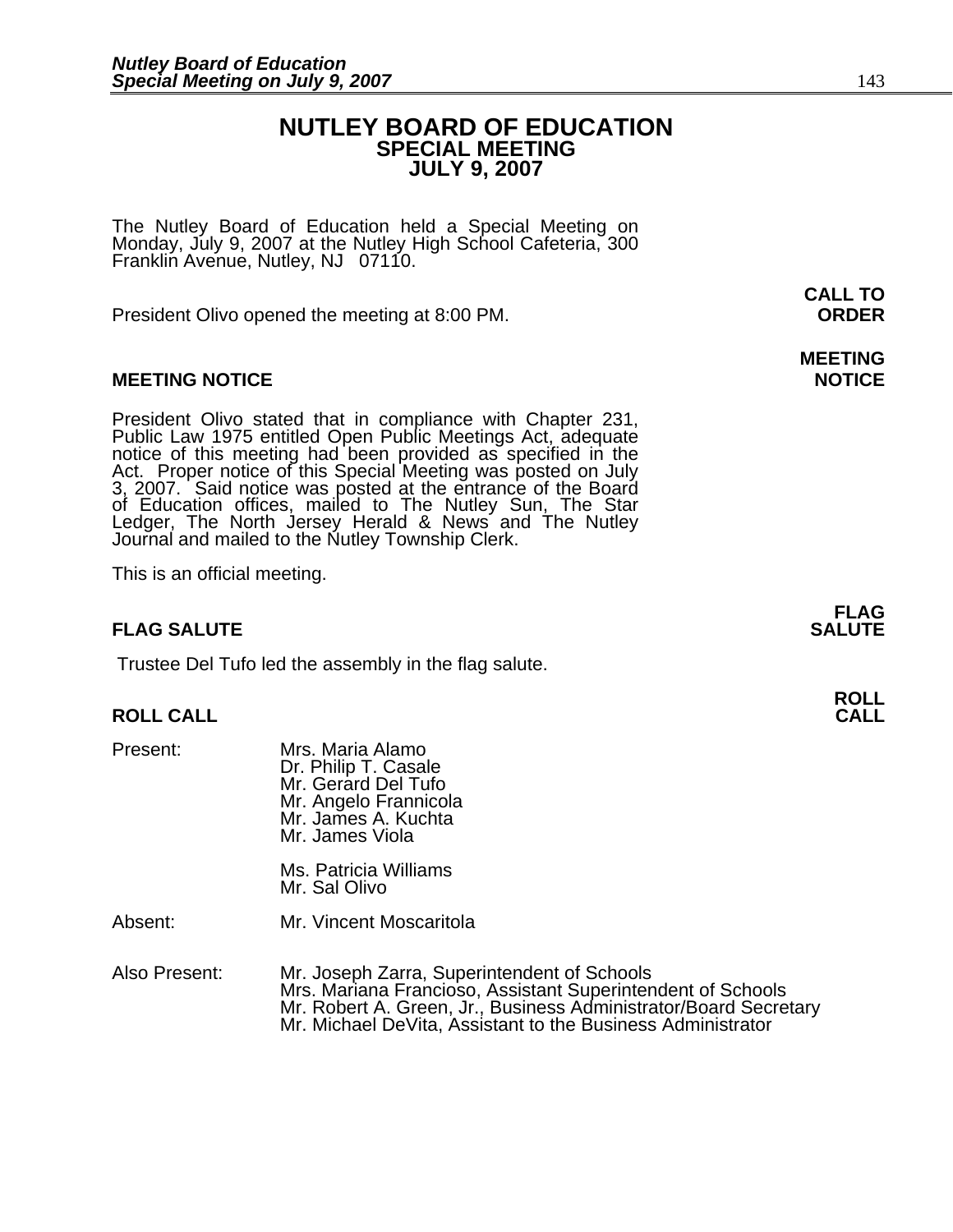A discussion ensued among the Board pertaining to the supervision of students following dismissal from school.

Mr. Zarra spoke about the following informational items:

-Police Training on School Grounds to be held -Homebound Policy needs to be tightened up -Policy Committee Meeting Scheduled

Mr. Green provided an update on the summer construction. President Olivo requested a schedule for the construction. Mr. Green stated he would provide a copy of the meeting minutes of today's construction project.

# **HEARING OF CITIZENS (Resolutions Only) HEARING OF CITIZENS**

**None** 

## **RESOLUTIONS**

Trustee Alamo moved, and Trustee Frannicola seconded, the following three resolutions. Upon being put to a roll call vote the resolutions were approved.

#### 1. **RESCIND APPOINTMENTS - Basic Skills Summer Enrichment Program**

BE IT RESOLVED that the Board of Education approves the rescinding of the resolution approved at the June 18, 2007 Board<br>Meeting appointment the following personnel for the 2007 Basic<br>Skills Summer Enrichment Program:

Emanual Fierro - Teacher<br>Jessica Chesney - Aide

Jessica Chesney - Aide **APPOINTMENTS BASIC SKILLS SUMMER** 

#### 2. **APPOINTMENTS - Basic Skills Summer Enrichment Program**

BE IT RESOLVED that the Board of Education approves the<br>appointments of the 2007 Basic Skills Summer Enrichment program as part of the 2006/2007 Basic Skills Improvement<br>Program:

Dana DiGiacomo – Teacher (Effective July 2, 2007) Christina Nicastro – Aide (Effective July 5, 2007)

**RESOLUTIONS** 

## **RESCIND APPOINTMENTS**